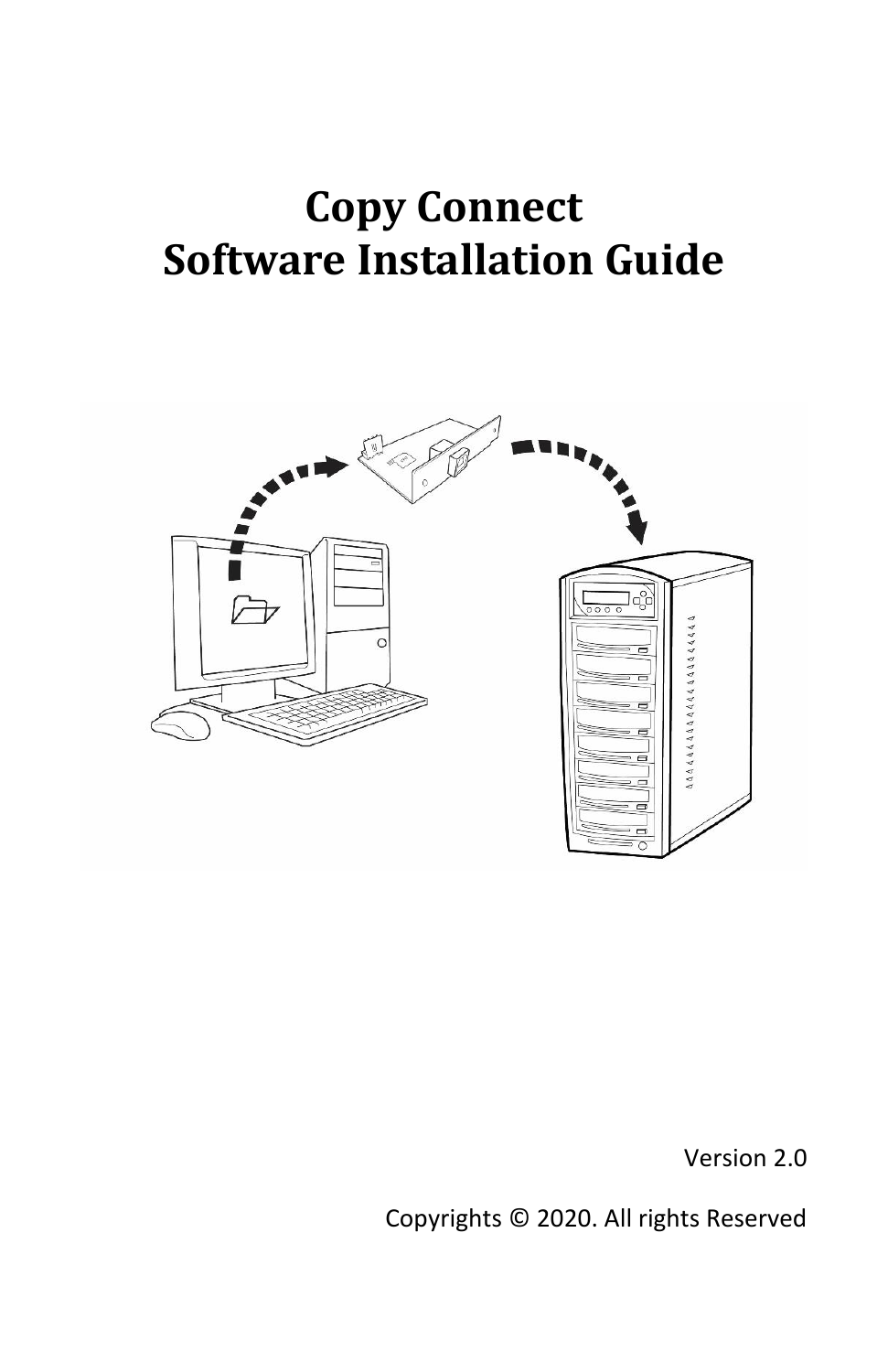#### **Software/Driver Installation**

- **Minimum Hardware Requirements:**
	- 1. Pentium 3 Class microprocessor or better
	- 2. USB 2.0 Type B Port
	- 3. 32Mbytes of RAM
	- 4. 10Mbytes of free disc space on your hard drive
- **Minimum Software Requirements:**
	- 1. Windows 2000, XP, Vista, 7, 8, 8.1, 10.

#### • **Installing File Duplicator Driver & Utility:**

- 1. Insert the Installation CD.
- 2. Software Installation Webpage should be automatically loaded. If not, Using the "My Computer" icon or Windows Explorer, click on the CD drive, and double click on the "index.html"

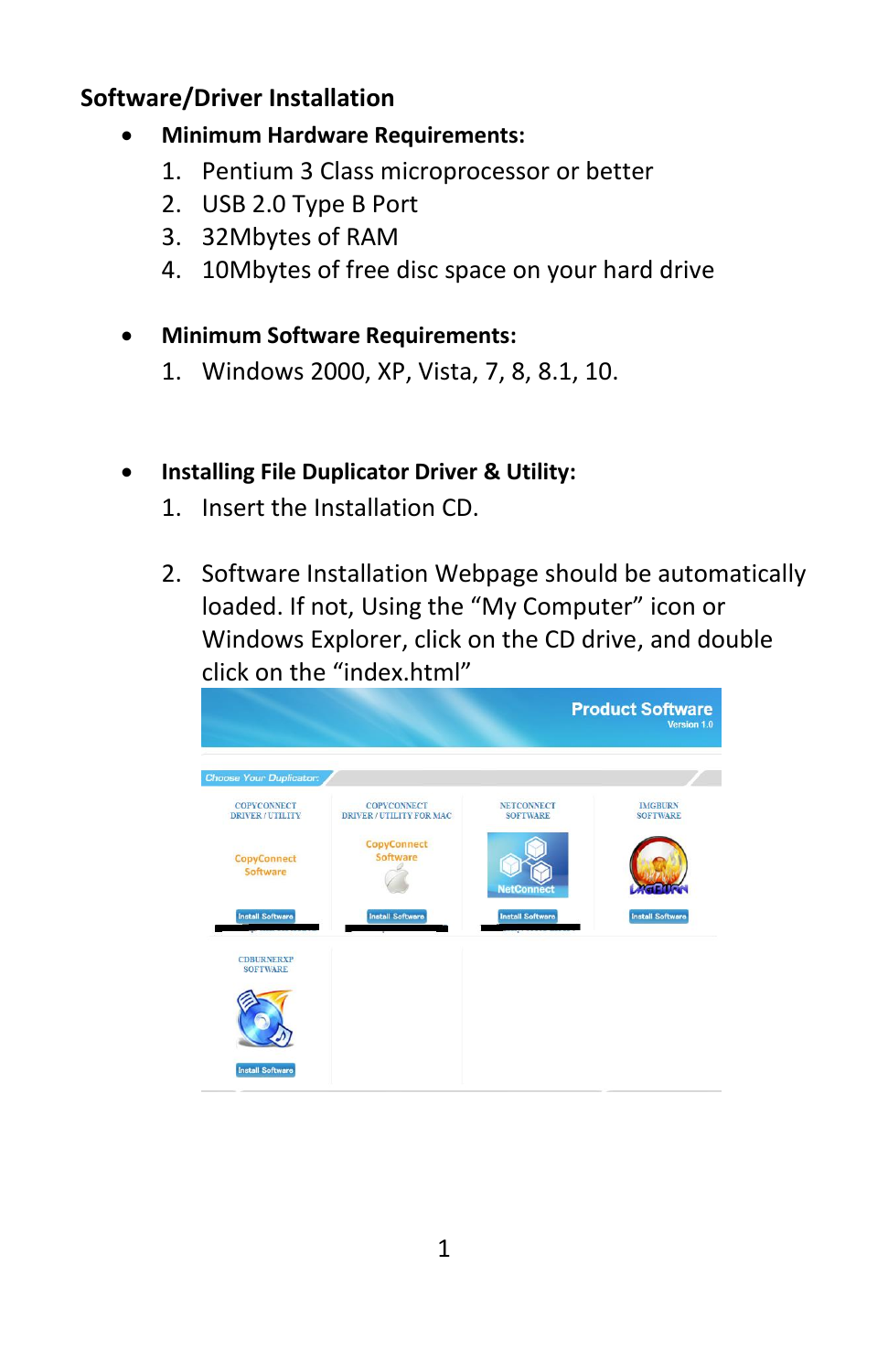3. Click on the "Install Software" button under CopyConnect Driver/Utility:



4. Follow Installation Wizard to complete the installation

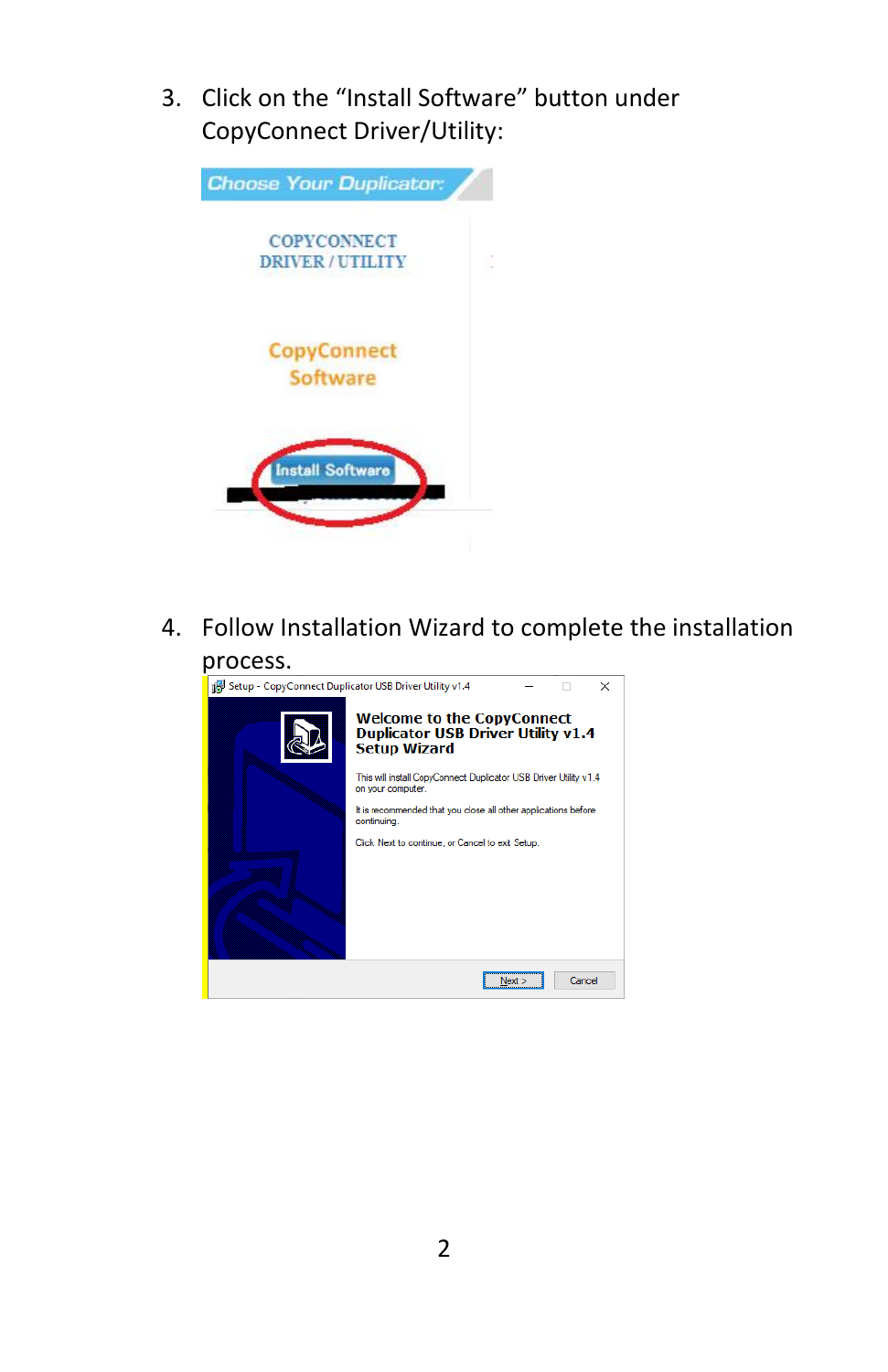5. When prompted for Product Key, please type the product key on the Installation Page



6. Restart your PC to complete installation.

| 1 Setup - CopyConnect Duplicator USB Driver Utility v1.1 |                                                                                                                                                        |  |  |  |
|----------------------------------------------------------|--------------------------------------------------------------------------------------------------------------------------------------------------------|--|--|--|
|                                                          | <b>Completing the CopyConnect</b><br><b>Duplicator USB Driver Utility v1.1</b><br><b>Setup Wizard</b>                                                  |  |  |  |
|                                                          | To complete the installation of CopyConnect Duplicator USB<br>Driver Utility v1.1, Setup must restart your computer. Would you<br>like to restart now? |  |  |  |
|                                                          | Yes, restart the computer now                                                                                                                          |  |  |  |
|                                                          | No, I will restart the computer later                                                                                                                  |  |  |  |
|                                                          |                                                                                                                                                        |  |  |  |
|                                                          | Finish                                                                                                                                                 |  |  |  |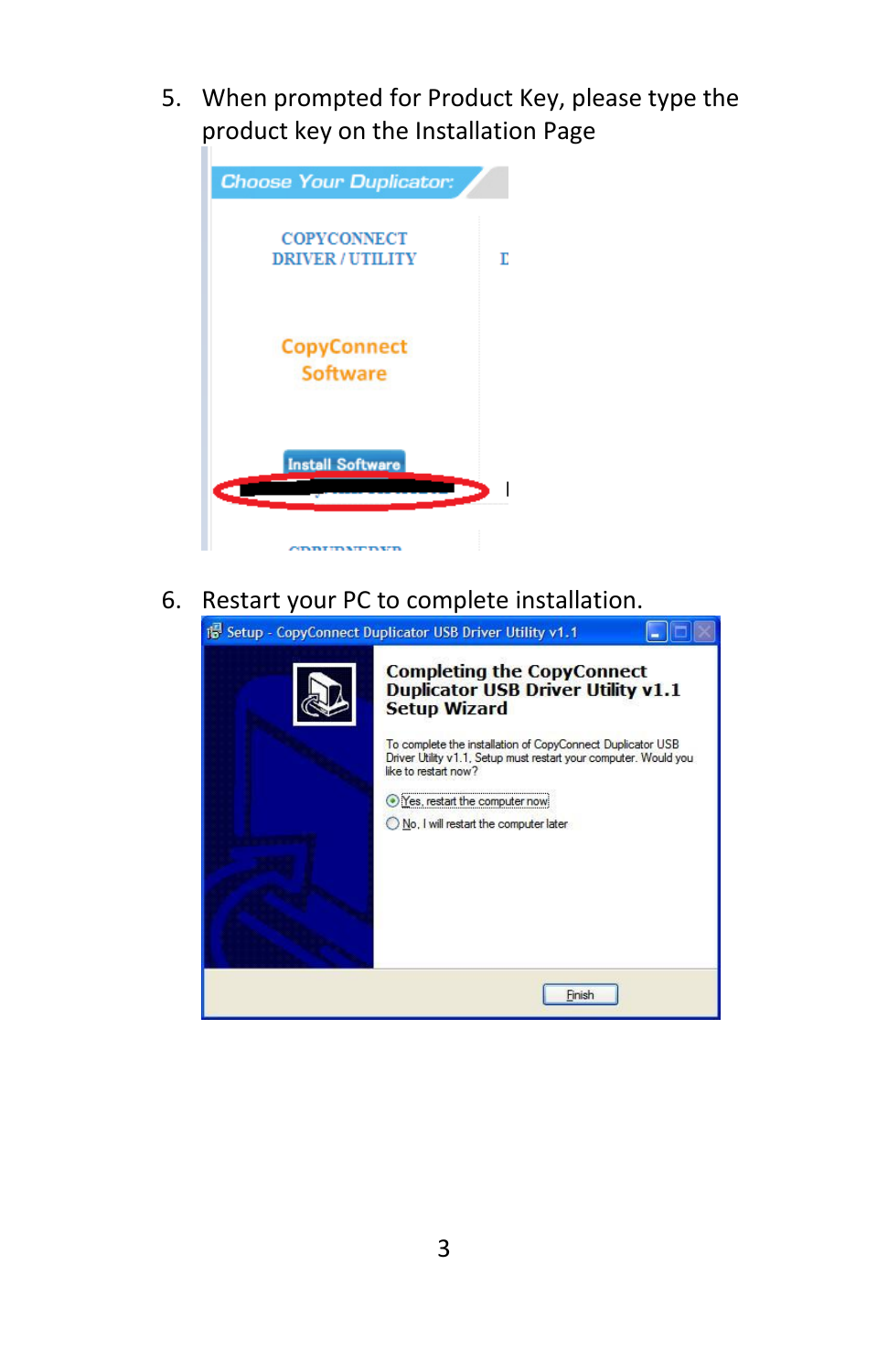### **1. Establish a connection between your PC and the Duplicator's Hard Drive:**

When establishing a connection for the first time on a PC:

**Step 1:** Power On the Duplicator and your PC

**Step 2:** Go to the Duplicator's Setup menu by pressing the UP or DOWN arrow button, then press the ENT/Enter button to enter the menu.

| <b>DUPLICATOR</b> |           | 5.52 |
|-------------------|-----------|------|
|                   | 11. Setup |      |

**Step 3:** Navigate to the "External Connection" submenu by pressing the UP or DOWN arrow button.

```
Setup
15.External Connection
```
**Step 4:** Press the ENT/Enter button to enter the "External Connection" setting and you shall see a screen similar to below:

|     | External Connection |
|-----|---------------------|
| Off |                     |

**Step 5:** Use the up or down arrow button to change the value to  $"On"$ .

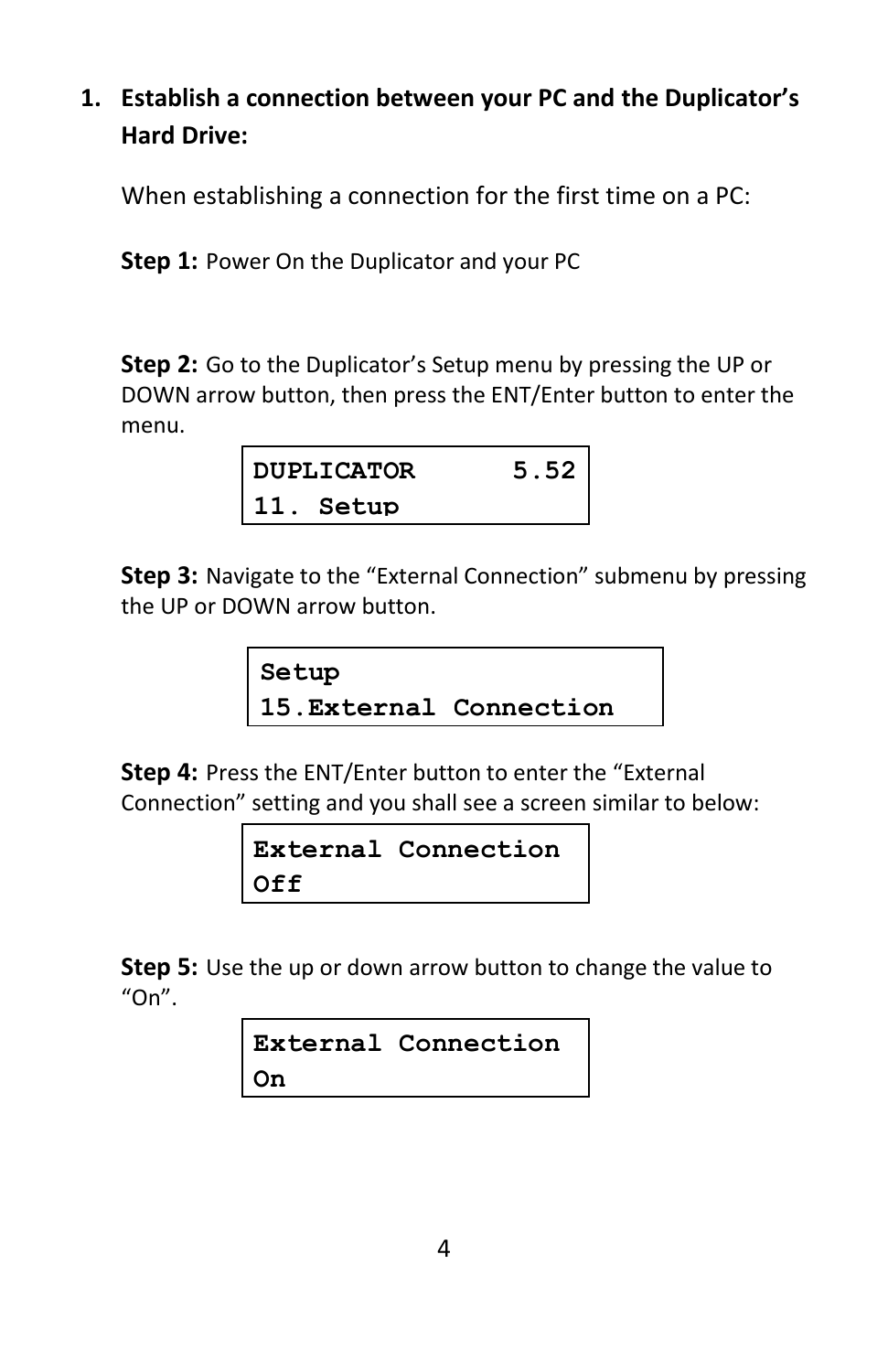**Step 6:** Press the ENT/Enter button to submit the change. Once completed, the duplicator will make the hard drive avaliable for computer via external connection.

*Note: You may be asked to restart the system during the process.*

**Step 7:** Use an USB Cable to connect the Duplicator to your PC.

**Step 8:** The PC should now have a drive partition titled "Duplicator" ready to access.

| יסו וואון סובא וער וסיווסי            | i lic i viuci         |                    |
|---------------------------------------|-----------------------|--------------------|
| <b>Hard Disk Drives</b>               |                       |                    |
| $\mathscr{S}$ SYS $(C_i)$             | Local Disk            | 19.9 <sub>GB</sub> |
| Duplicator (I:)                       | Local Disk            | 278 GB             |
| <b>Devices with Removable Storage</b> |                       |                    |
| 31/2 Floppy (A:)                      | 31/2-Inch Floppy Disk |                    |
| DVD-RAM Drive (D:)                    | CD Drive              |                    |
|                                       |                       |                    |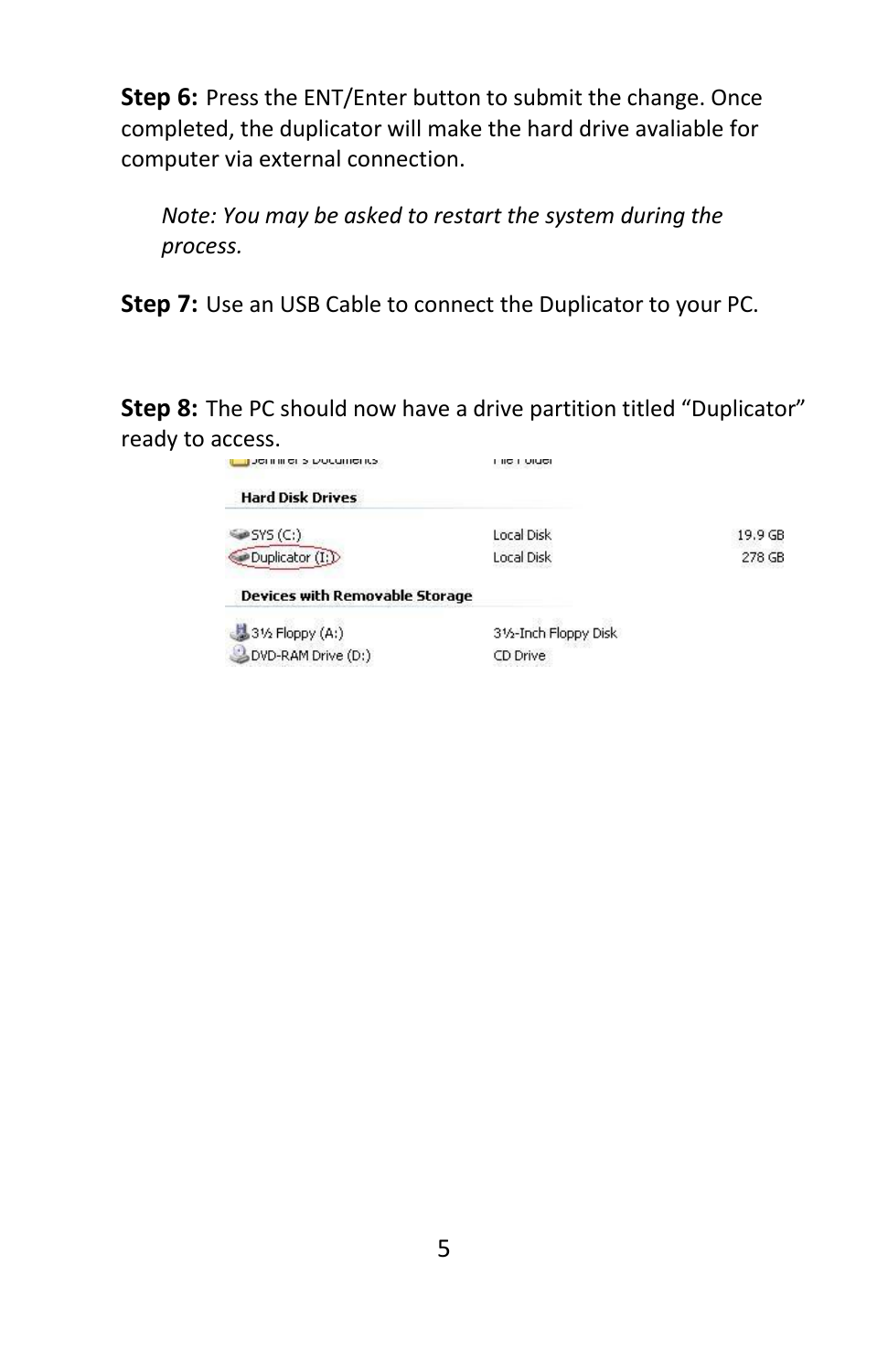## **2. Transfer a Master Disc Image or LightScribe Label file from your Computer to the Duplicator's Internal Hard Drive**

**Step 1:** Once you have established a connection between the computer and the duplicator, you should be able to access the hard drive from the duplicator on your PC:



The duplicator's hard drive contains the following folders:

- **"dup"**  This is the folder where you can drop your pregenerated ISO CD/DVD/BD image files/folders into.
- **"label"** This is the folder where you can drop your pregenerated LSI LightScribe label file(s) into.
- **"system"**  This is the folder where the duplicator stores system related information. It is not meant to be modified/deleted in anyway.

Now you can transfer the Master Disc Image(iso) file(s) or LSI LightScribe label file(s) on your computer into the "dup" folder on the duplicator's hard drive.

**Step 2:** Once the transfer process is complete, please disconnet the USB connection by using the "Unplug or Eject Hardware" icon on your PC to safely reomove it from your computer.

| Safely remove USB Mass Storage Device - Drive(I:) |  |                           |  |
|---------------------------------------------------|--|---------------------------|--|
| KRUP                                              |  | THE COLLEGE OF ST 7:23 PM |  |